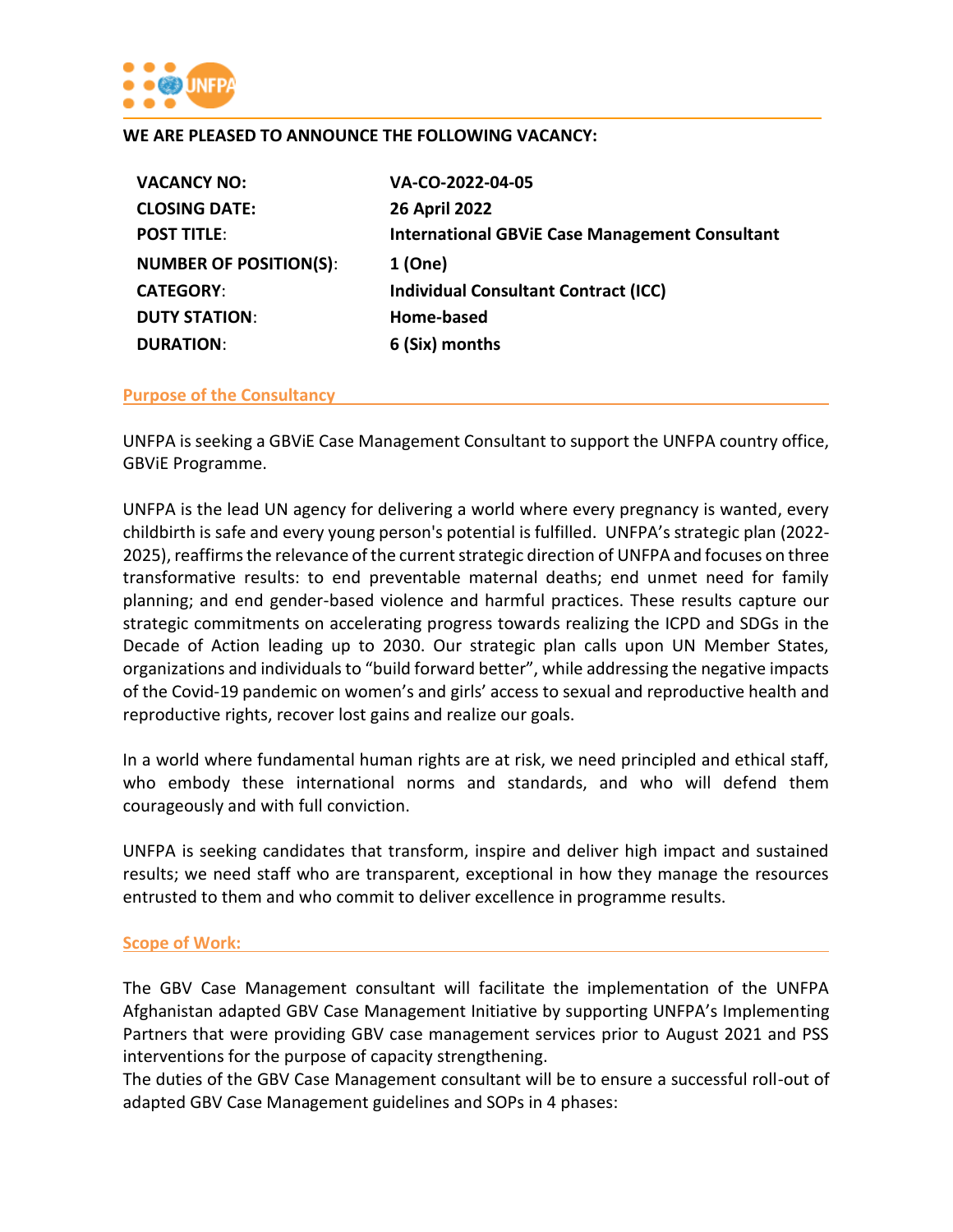# **1. Preparation & Planning:**

This phase consists of a context analysis, assessment of existing case management practices, conducting a desk review on available resources related to GBV case management in-country and key information interviews with Implementing Partners (Ips) and relevant stakeholders.

# **2. Revision and Adaptation of SOPs:**

This phase consists of

- a) Developing adapted case management and Psychosocial guidelines for the Afghanistan context.
- b) Developing SOPs for UNFPA's service points including Women Friendly Health Spaces (WFHSs), Health facilities and Mobile Outreach services to deliver quality adapted case management and PSS interventions to vulnerable women and girls.

# **3. Virtual / In-person training of trainers (ToT):**

This phase consists of

- a) Assessing the capacity of existing actors in terms of GBV case management practice and identify candidates for the Pool of Trainers.
- b) Developing a training package.
- c) Roll out of ToT based on the adapted SOPs and Case Management Guidelines.

## **4. Follow up phase:**

The GBViE Case Management Consultant will ensure (1) UNFPA Implementing Partners develop organizational action plans to put in place newly developed SOP in all service delivery points and (2) the Pool of Trainers prepare and deliver step-down training.

#### **Deliverables**

All documents to be submitted to UNFPA in electronic copy.

| Deliverable                                                                                                                                        | Timeline | Payment |
|----------------------------------------------------------------------------------------------------------------------------------------------------|----------|---------|
| <b>Phase 1:</b> Specific work plan with time-bound milestones for<br>the successful delivery of the assignment (including Gantt<br>chart).         | 2 weeks  |         |
| <b>Phase 2::</b> Developed guidelines and SOPs                                                                                                     | 6 weeks  | 25%     |
| <b>Phase 3: Developed training package.</b>                                                                                                        | 4 weeks  | 25%     |
| <b>Phase 3: Roll out of SOP training and assessment of the</b><br>training conducted.                                                              | 8 weeks  | 25%     |
| <b>Phase 4:</b> Final action plan of each IP involved in the<br>consultancy & final schedule of the step-down trainings to<br>be conducted by IPs. | 2 weeks  |         |
| <b>Phase 4:</b> End of assignment report (including PPT)                                                                                           | 2 weeks  | 25%     |
| Total                                                                                                                                              | 6 months | 100%    |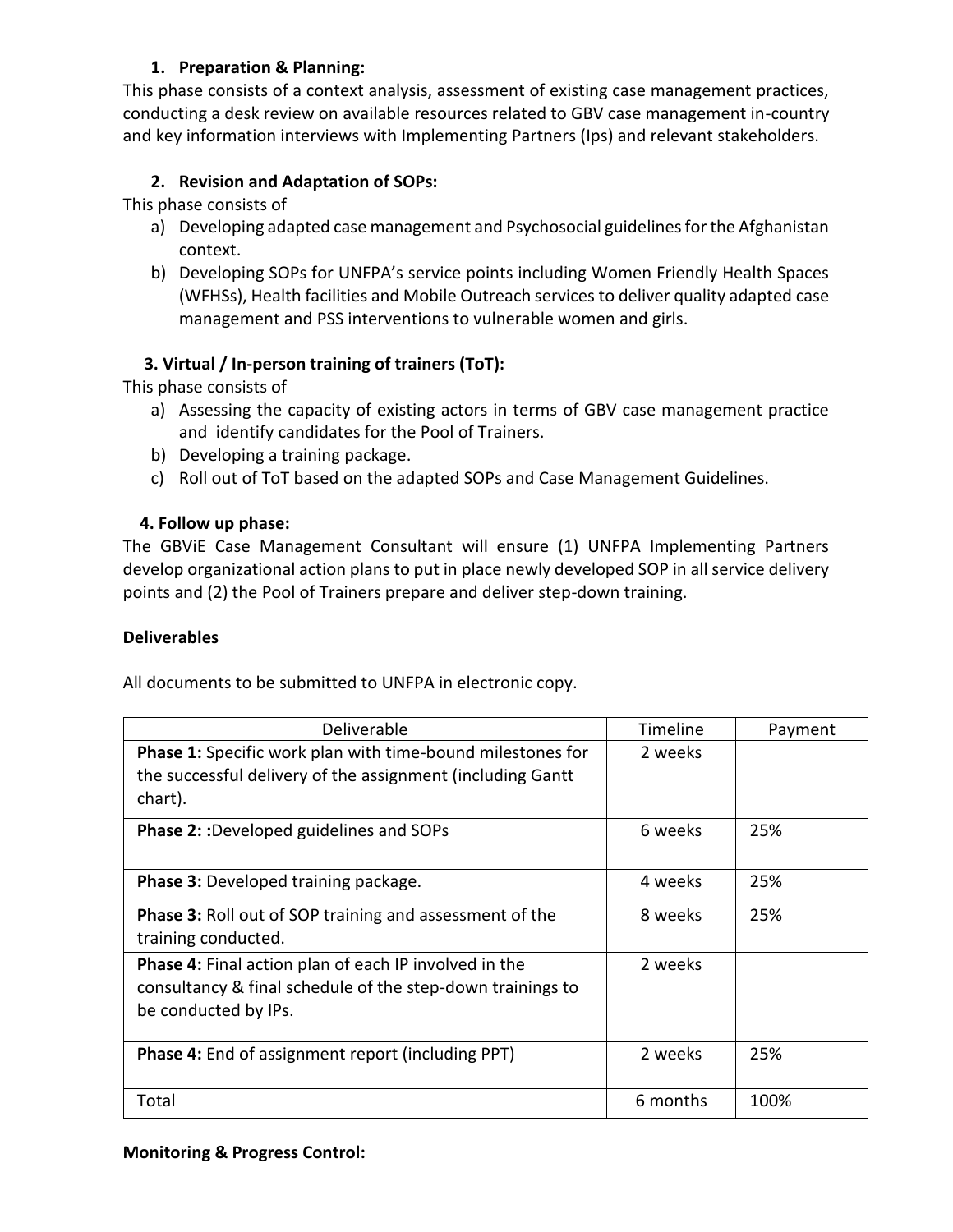● Progress will be monitored on a monthly basis, sharing electronic updates against terms of reference and deliverables.

## **Supervisory Arrangements:**

● The GBV Case Management Consultant will work under the direct supervision of the GBViE Programme Specialist, Kabul.

## **Place Where Services Are To Be Delivered:**

● This assignment is home-based

## **International Consultant Profile:**

## **Competencies and Qualifications**

#### **Education:**

• Advanced university degree or equivalent in public health, social sciences or other relevant field related to violence against children and women, especially in emergency context

#### **Work experience:**

- Minimum 7 years of progressive humanitarian experience; at least 2 of which should be field-based or in emergency context.
- Mastery of gender-based violence issues.
- At least 5 years of experience implementing GBV case management programs.
- Experience in conducting training or facilitating capacity building in order to form teams that can train on GBV case management and provide "coaching";
- Experience in supervision of GBV case workers / PSS Counselors is an advantage.
- Demonstrated organizational skills: the ability to work independently and productively with multiple stakeholders in a fast-paced environment.
- Demonstrated understanding of issues related to confidentiality, data safety and other ethical concerns related to the sharing of sensitive data between humanitarian agencies.
- Excellent interpersonal and communication skills: the ability to successfully and effectively liaise with people in a wide range of functions in a multicultural environment.

## **Language Proficiency:**

- Fluency in English required.
- Knowledge of the local language (Dari or Pashto) is a distinct asset.

#### **Evaluation Process:**

**Qualified candidates are requested to submit:**